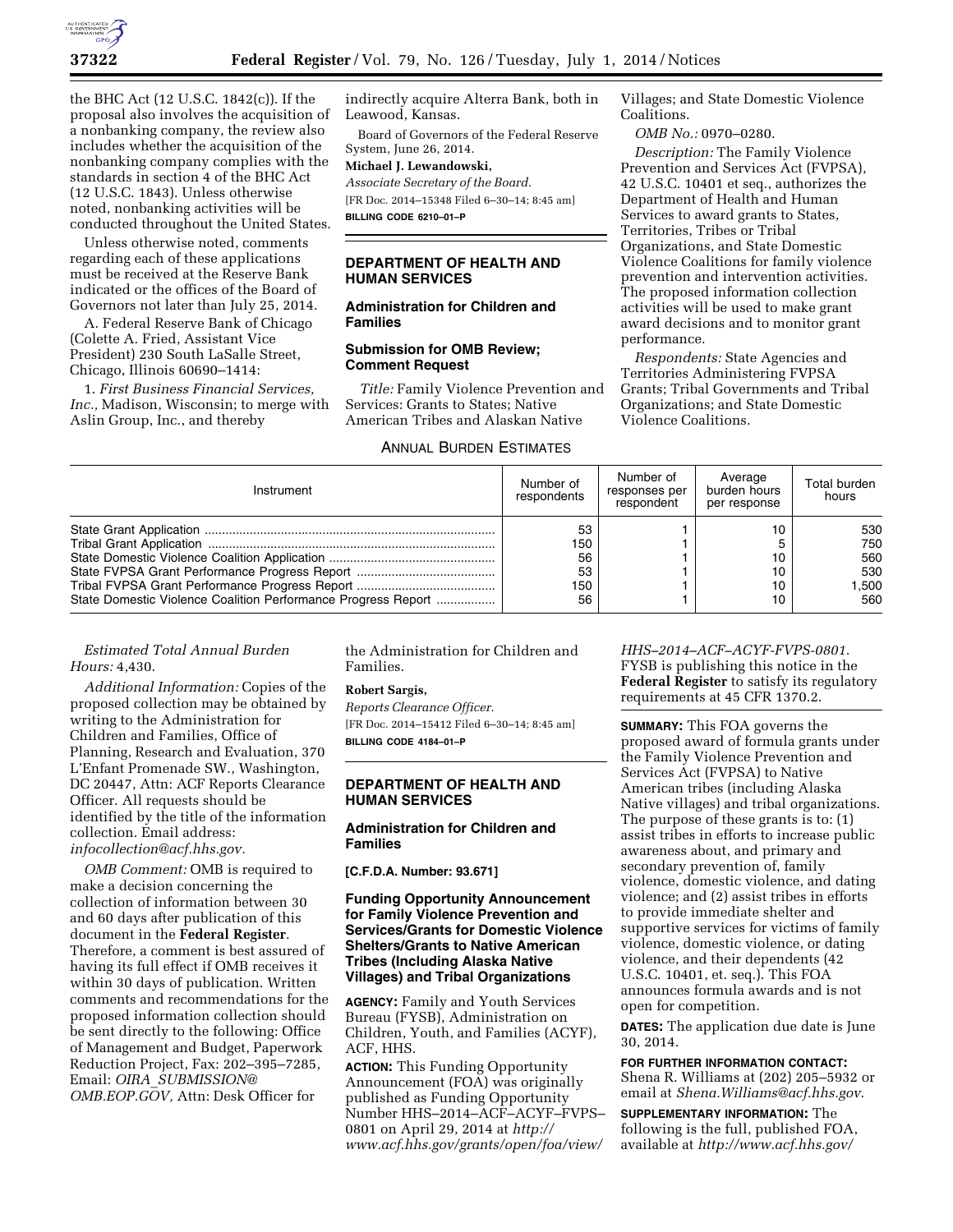*[grants/open/foa/view/HHS-2014-ACF-](http://www.acf.hhs.gov/grants/open/foa/view/HHS-2014-ACF-ACYF-FVPS-0801)[ACYF-FVPS-0801:](http://www.acf.hhs.gov/grants/open/foa/view/HHS-2014-ACF-ACYF-FVPS-0801)* 

# **I. Funding Opportunity Description**

### *Description*

# Background

The Administration on Children, Youth and Families (ACYF) is committed to facilitating healing and recovery and promoting the social and emotional well-being of victims, children, youth, and families who have experienced domestic violence, maltreatment, exposure to violence, and trauma. This FVPSA funding opportunity announcement, administered through ACYF's Family and Youth Services Bureau (FYSB) is designed to assist tribes in their efforts to support the establishment, maintenance, and expansion of programs and projects: (1) To prevent incidents of family violence, domestic violence, and dating violence; (2) to provide immediate shelter, supportive services, and access to communitybased programs for victims of family violence, domestic violence, or dating violence, and their dependents; and (3) to provide specialized services for children exposed to family violence, domestic violence, or dating violence, underserved populations, and victims who are members of racial and ethnic minority populations (section 10406 (a)).

Tribes face unique circumstances and obstacles when responding to family violence. The particular legal relationship of the United States to Indian tribes creates a federal trust responsibility to assist tribal governments in safeguarding the lives of Indian victims of family violence.

In FY 2013 the Department of Health and Human Services (HHS) and the Administration for Children and Families (ACF) consulted with tribal governments on all of the grant programs administered by ACF. FVPSArelated issues were addressed during each of these consultations.

During FY 2013, ACF awarded FVPSA grants to 143 tribes or tribal organizations in support of 222 tribes; 55 states and territories; and 55 nonprofit State Domestic Violence Coalitions. In addition, ACF awarded FVPSA grants to one National Indian Resource Center addressing Domestic Violence and Safety for Indian Women, other national, special issue and culturally specific resource centers, and the National Domestic Violence Hotline.

## *Ensuring the Well-Being of Vulnerable Children and Families/Adults*

ACYF is committed to facilitating healing and recovery and promoting the social and emotional well-being of children, youth, and families/adults who have experienced maltreatment, exposure to violence, and/or trauma. Awards governed by this funding opportunity announcement and other current fiscal year expenditures are designed to ensure that effective interventions are in place to build skills and capacities that contribute to the healthy, positive, and productive functioning of families.

Experiencing trauma can have a profound effect on the overall functioning of individuals and families. Thus, efforts to address the impact of trauma are essential in cultivating social and emotional well-being. ACYF therefore promotes a trauma-informed approach, which involves understanding and responding to the symptoms of chronic interpersonal trauma and traumatic stress, as well as the behavioral and mental health consequences of trauma.

ACYF expects to maintain a continued focus on social and emotional well-being as a critical component of its overall mission to ensure positive outcomes for all individuals and families. Tribal grantees have a critical role in incorporating ACYF priorities by helping to ensure trauma-informed interventions are embedded within the service provision framework of all services funded by FVPSA. Tribes and tribal organizations are strongly encouraged to leverage the expertise of the FVPSA-funded National Indigenous Women's Resource Center on Domestic Violence and the National Center on Domestic Violence, Trauma and Mental Health to infuse programs with best supported and most promising practices on trauma-informed interventions as they seek to promote the social and emotional well-being of families seeking shelter and supportive services.

### *Use of Funds*

Grantees should ensure that not less than 70 percent of the funds distributed are used for the primary purpose of providing immediate shelter and supportive services to adult and youth victims of family violence, domestic violence, or dating violence, and their dependents. Not less than 25 percent of the funds must be used for the purpose of providing supportive services and prevention services (section 10408(b)).

FVPSA funds awarded to grantees should be used for activities described in (section 10408(b)):

#### Shelter

• Provision of immediate shelter and related supportive services to adult and youth victims of family violence, domestic violence, or dating violence, and their dependents, including paying for the operating and administrative expenses of the facilities for such shelter.

### Supportive Services

• Provision of individual and group counseling, peer support groups, and referral to community-based services to assist family violence, domestic violence, and dating violence victims, and their dependents, in recovering from the effects of the violence.

• Provision of services, training, technical assistance, and outreach to increase awareness of family violence, domestic violence, and dating violence, and increase the accessibility of family violence, domestic violence, and dating violence services.

• Provision of culturally and linguistically appropriate services.

• Provision of services for children exposed to family violence, domestic violence, or dating violence, including age-appropriate counseling, supportive services, and services for the nonabusing parent that support that parent's role as a caregiver, which may, as appropriate, include services that work with the non-abusing parent and child together.

• Provision of advocacy, case management services, and information and referral services, concerning issues related to family violence, domestic violence, or dating violence intervention and prevention, including: (1) Assistance in accessing related federal and state financial assistance programs; (2) legal advocacy to assist victims and their dependents; (3) medical advocacy, including provision of referrals for appropriate health care services (including mental health, alcohol, and drug abuse treatment), but which shall not include reimbursement for any health care services; (4) assistance locating and securing safe and affordable permanent housing and homelessness prevention services; (5) transportation, child care, respite care, job training and employment services, financial literacy services and education, financial planning and related economic empowerment services; and (6) parenting and other educational services for victims and their dependents.

• Provision of prevention services, including outreach to underserved populations.

• Assistance in developing safety plans, and supporting efforts of victims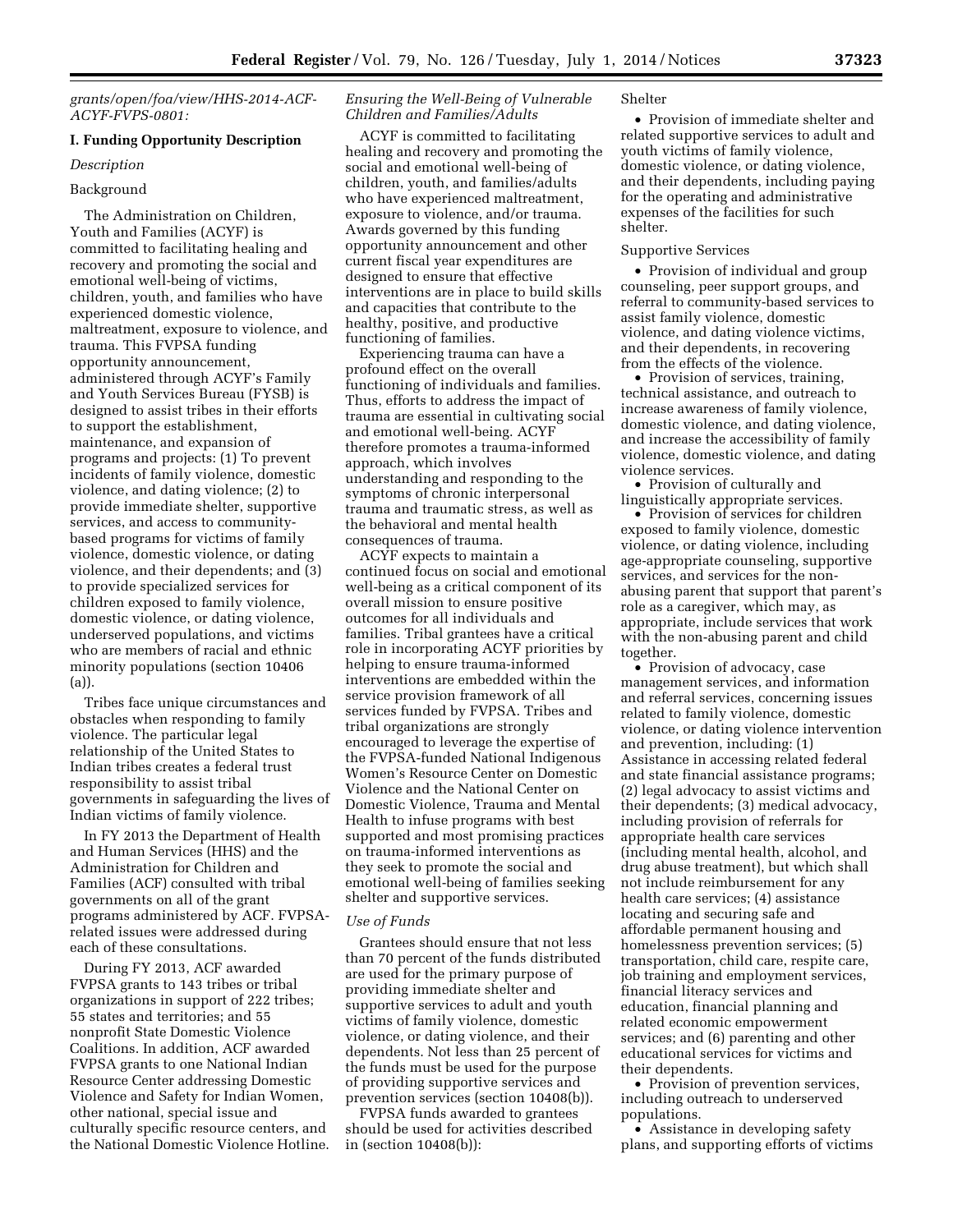of family violence, domestic violence, or dating violence to make decisions related to their ongoing safety and wellbeing.

# *Annual FVPSA Tribal Grantee Meeting*

One or more grantee representatives should plan to attend FVPSA's tribal grantee meeting and may use grant funding to support the travel of up to two participants. The meeting is a training and technical assistance activity focusing on FVPSA administrative issues as well as the promotion of evidence-informed and promising practices to address family violence, domestic violence, and dating violence. Subsequent correspondence will advise the grantees of the date, time, and location of their grantee meeting in 2015.

### *Client Confidentiality*

In order to ensure the safety of adult, youth, and child victims of family violence, domestic violence, or dating violence, and their families, FVPSAfunded programs must establish and implement policies and protocols for maintaining the confidentiality of records pertaining to any individual provided domestic violence services. Consequently, when providing statistical data on program activities and program services, individual identifiers of client records will not be used (section 10406(c)(5)).

In the annual grantee Performance Progress Report (PPR), grantees must collect unduplicated data from each program. No client level data should be shared with a third party, regardless of encryption, hashing, or other data security measures, without a written, time-limited release as described in section  $10406(c)(5)$ . The address or location of any FVPSA-supported shelter facility shall, except with written authorization of the person or persons responsible for the operation of such shelter, not be made public (section  $10406(c)(5)(H)$  and the confidentiality of records pertaining to any individual provided domestic violence services by any FVPSA-supported program will be strictly maintained.

### *Coordinated and Accessible Services*

The impacts of family violence may include physical injury and death of primary or secondary victims, psychological trauma, isolation from family and friends, harm to children living with a parent or caretaker who is either experiencing or perpetrating family violence, increased fear, reduced mobility, damaged credit, employment and financial instability, homelessness, substance abuse, chronic illnesses, and

a host of other health and related mental health consequences. In tribal communities, these dynamics may be compounded by barriers such as the isolation of vast rural areas, the concern for safety in isolated settings, lack of housing and shelter options, and the transportation requirements over long distances. These factors heighten the need for the coordination of the services through an often limited delivery system. To help bring about a more effective response to the problem of family violence, domestic violence, or dating violence, HHS urges tribes and tribal organizations receiving funds under this funding opportunity to coordinate activities and related issues and to consider joining a consortium of tribes to coordinate service delivery where appropriate.

It is essential that community service providers are involved in the design and improvement of intervention and prevention activities. Coordination and collaboration among victim services providers; community-based, culturally specific, and faith-based services providers; housing and homeless services providers; and tribal, federal, state, and local public officials and agencies are needed to provide more responsive and effective services to victims of family violence, domestic violence, and dating violence, and their families.

To promote a more effective response to family violence, domestic violence, and dating violence, HHS requires states receiving FVPSA funds to collaborate with State Domestic Violence Coalitions, tribes, tribal organizations, service providers, and community-based organizations to address the needs of family violence, domestic violence, and dating violence victims, particularly for those who are members of racial and ethnic minority populations and underserved populations (section 10407(a)(2)).

To serve victims most in need and to comply with federal law, services must be widely accessible. Services must not discriminate on the basis of age, disability, sex, race, color, national origin, or religion (section 10406(c)(2)). The HHS Office for Civil Rights provides guidance that may assist grantees in complying with civil rights laws that prohibit discrimination on these bases.

HHS also provides guidance to recipients of federal financial assistance on meeting the legal obligation to take reasonable steps to provide meaningful access to federally assisted programs by persons with limited English proficiency. Please see *[www.hhs.gov/](http://www.hhs.gov/ocr/civilrights/resources/laws/revisedlep.html) [ocr/civilrights/resources/laws/](http://www.hhs.gov/ocr/civilrights/resources/laws/revisedlep.html)*

*[revisedlep.html.](http://www.hhs.gov/ocr/civilrights/resources/laws/revisedlep.html)* Additionally, HHS provides guidance regarding access to HHS-funded services for immigrant survivors of domestic violence. Please see *[www.hhs.gov/ocr/civilrights/](http://www.hhs.gov/ocr/civilrights/resources/specialtopics/origin/domesticviolencefactsheet.html) [resources/specialtopics/origin/](http://www.hhs.gov/ocr/civilrights/resources/specialtopics/origin/domesticviolencefactsheet.html) [domesticviolencefactsheet.html.](http://www.hhs.gov/ocr/civilrights/resources/specialtopics/origin/domesticviolencefactsheet.html)* 

Services must also be provided on a voluntary basis; receipt of emergency shelter or housing must not be conditioned on participation in supportive services (section 10408(d)). Please see Appendix B for guidance regarding access to HHS-funded services for lesbian, gay, bisexual, transgender, or questioning (LGTBQ) (also known as ''Two Spirited'') survivors of domestic violence.

Additionally, please see Appendix B—LGBTQ (also known as ''Two-Spirit'') Accessibility Policy; this Policy provides that the applicant must consider how its program will be inclusive of and non-stigmatizing toward LGBTQ/Two-Spirit participants in its application for funding. If not already in place, the applicant and, if applicable, subawardees must establish and publicize policies prohibiting harassment based on race, sexual orientation, gender, gender identity (or expression), religion, and national origin, as well as provide staff training and implement policies and procedures for documenting work reflecting these assurances.

### *Definitions—For the Purposes of This Funding Opportunity*

Tribes and tribal organizations should use the following definitions in carrying out their programs.

*Dating Violence:* Violence committed by a person who is or has been in a social relationship of a romantic or intimate nature with the victim and where the existence of such a relationship shall be determined based on a consideration of the length of the relationship, the type of relationship, and the frequency of interaction between the persons involved in the relationship.

*Domestic Violence:* Felony or misdemeanor crimes of violence committed by a current or former spouse of the victim, by a person with whom the victim shares a child in common, by a person who is cohabitating with or has cohabitated with the victim as a spouse, by a person similarly situated to a spouse of the victim under the domestic or family violence laws of the jurisdiction receiving grant monies, or by any other person against an adult or youth victim who is protected from that person's acts under the domestic or family violence laws of the jurisdiction.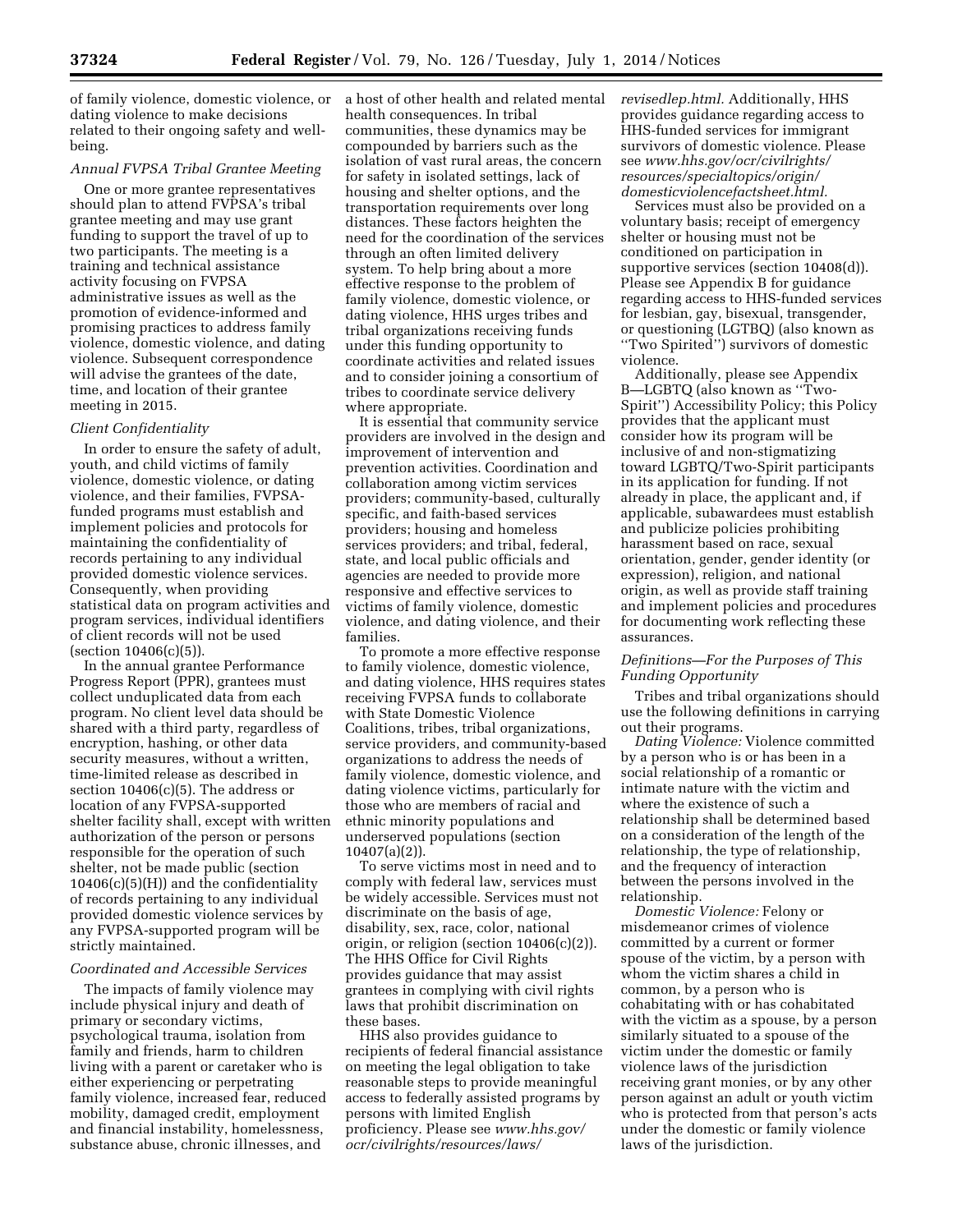*Family Violence:* Any act or threatened act of violence, including any forceful detention of an individual, which (a) results or threatens to result in physical injury; and (b) is committed by a person against another individual (including an elderly person) to whom such person is, or was, related by blood or marriage, or otherwise legally related, or with whom such person is, or was, lawfully residing.

*Indian Tribe:* Any Indian tribe, band, nation, or other organized group or community, including any Alaska Native village or regional or village corporation as defined in or established pursuant to the Alaska Native Claims Settlement Act (43 U.S.C. 1601 et. seq.), which is recognized as eligible for the special programs and services provided by the United States to Indians because of their status as Indians.

*Personally Identifying Information or Personal Information:* Any individually identifying information for or about an individual, including information likely to disclose the location of a victim of domestic violence, dating violence, sexual assault, or stalking, including: a first and last name, a home or other physical address, contact information (including a postal, email or Internet protocol address, or telephone or facsimile number), a social security number, and any other information, including date of birth, racial or ethnic background, or religious affiliation, that, in combination with any of the above identifiers, would serve to identify any individual.

*Shelter:* The provision of temporary refuge and supportive services in compliance with applicable state law and regulation governing the provision, on a regular basis, of shelter, safe homes, meals, and supportive services to victims of family violence, domestic violence, or dating violence, and their dependents.

*State Domestic Violence Coalition:* A statewide, nonprofit, private domestic violence service organization with a membership that includes a majority of the primary-purpose domestic violence service providers in the state; has board membership representative of primarypurpose domestic violence service providers and the communities in which the services are being provided in the state; has as its purpose to provide education, support, and technical assistance to such service providers to enable the providers to establish and maintain shelter and supportive services for victims of domestic violence and their dependents; and serves as an information clearinghouse, primary point of contact, and resource center on domestic violence for the state and

supports the development of policies, protocols, and procedures to enhance domestic violence intervention and prevention in the state.

*Supportive Services:* Services for adult and youth victims of family violence, domestic violence, or dating violence, and their dependents. Such services are designed to meet the needs of such victims for short-term, transitional, or long-term safety and provide counseling, advocacy, or assistance for victims of family violence, domestic violence, or dating violence, and their dependents.

*Tribal Consortium:* A partnership between one or more tribes or Alaska Native villages which authorizes a single tribal organization or nonprofit to submit an application and administer the FVPSA grant funds on their behalf.

*Tribally Designated Official:* An individual designated by an Indian tribe, tribal organization, or nonprofit private organization authorized by an Indian tribe to administer a grant.

*Tribal Organization:* The recognized governing body of any Indian tribe; any legally established organization of Indians that is controlled, sanctioned, or chartered by such governing body or which is democratically elected by the adult members of the Indian community to be served by such organization, and that includes the maximum participation of Indians in all phases of its activities. In any case where a contract is let or grant made to an organization to perform services benefiting more than one Indian tribe, the approval of each such Indian tribe shall be a prerequisite to the letting or making of such contract or grant.

*Underserved Populations:*  Populations underserved because of geographic location, underserved racial and ethnic populations, populations underserved because of special needs (such as language barriers, disabilities, alienage status, or age), and any other population determined to be underserved by the Attorney General or by the Secretary of HHS, as appropriate.

#### **II. Award Information**

Subject to the availability of federal appropriations and as authorized by law, in FY 2014, ACYF will allocate 10 percent of the appropriation available under section 10403(a) to tribes for the establishment and operation of shelters (including safe houses), and the provision of supportive services or prevention services to adults and youth victims of family violence, domestic violence, or dating violence, and their dependents.

HHS will also make available funds to states to support local domestic violence

programs to provide immediate shelter and supportive services for adult and youth victims of family violence, domestic violence, or dating violence, and their dependents; State Domestic Violence Coalitions to provide technical assistance and training, advocacy services, among other activities with local domestic violence programs; the national resource centers, special issue resource centers, and culturally specific resource centers; the National Domestic Violence Hotline; and to support discretionary projects including training and technical assistance, collaborative projects with advocacy organizations and service providers, data collection efforts, public education activities, research, and other demonstration projects.

In computing tribal allocations, ACF will use the latest available population figures available from the Census Bureau. The latest Census population counts may be viewed at: *[www.census.gov.](http://www.census.gov)* Where Census Bureau data are unavailable, ACF will use figures from the Bureau of Indian Affairs' (BIA's) Indian Population and Labor Force Report, which is available at: *[www.bia.gov/WhatWeDo/Knowledge/](http://www.bia.gov/WhatWeDo/Knowledge/Reports/index.htm) [Reports/index.htm.](http://www.bia.gov/WhatWeDo/Knowledge/Reports/index.htm)* 

The funding formula for the allocation of family violence funds is based upon the tribe's population. The formula has two parts, the tribal population base allocation and a population category allocation.

Base allocations are determined by a tribe's population and a funds allocation schedule. Tribes with populations between 1 and 50,000 people receive a \$2,500 base allocation for the first 1,500 people. For each additional 1,000 people above the 1,500 person minimum, a tribe's base allocation is increased \$1,000. Tribes with populations between 50,001 to 100,000 people receive base allocations of \$125,000, and tribes with populations of 100,001 to 150,000 receive a base allocation of \$175,000.

Once the base allocations have been distributed to the tribes that have applied for FVPSA funding, the ratio of the tribal population category allocation to the total of all base allocations is then considered in allocating the remainder of the funds. By establishing base amounts with distribution of proportional amounts for larger tribes, FYSB is balancing the need for basic services for all tribes with the greater demand for services among tribes with larger populations. In FY 2013, actual grant awards ranged from \$14,071– \$1,583,043.

Tribes with smaller populations are encouraged to apply for FVPSA funding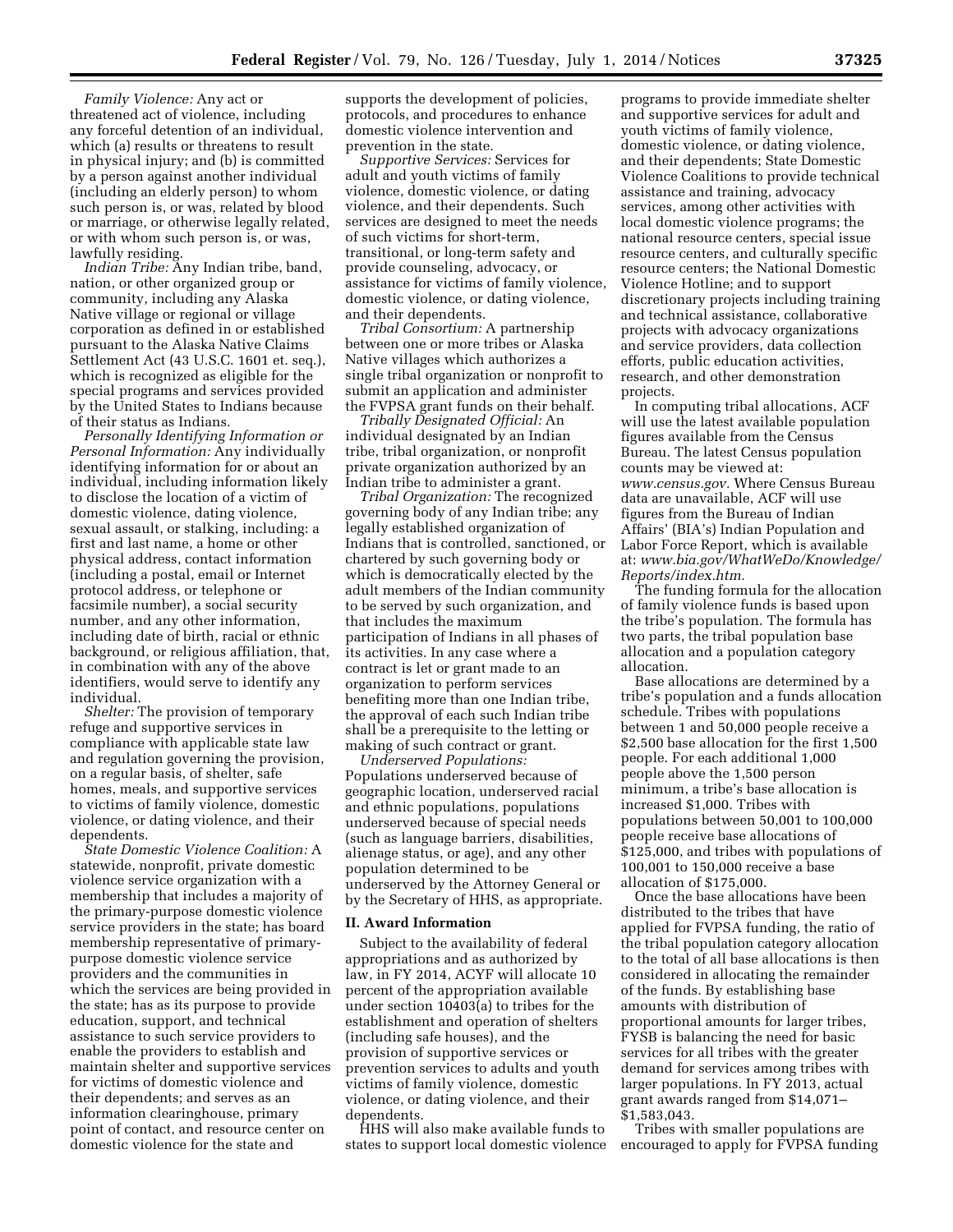as a consortium. In a tribal consortium, the population of all of the tribes involved is used to calculate the award amount. The allocations for each of the tribes included in the consortium will be combined to determine the total grant for the consortium.

### *Length of Project Periods*

FVPSA tribal formula grant awards will be used to perform or to partially perform functions or activities that take place within a 2-year period. The project period for this award is from October 1, 2013 to September 30, 2015.

#### *Expenditure Period*

The project period under this program announcement is 24 months. The FVPSA funds may be used for expenditures starting October 1 of each fiscal year for which they are granted, and will be available for expenditure through September 30 of the following fiscal year.

| Award year<br>(Federal fiscal year (FY)) | Project period<br>$(24$ months) | Application requirements & expenditure periods                                                                                                                                                       |
|------------------------------------------|---------------------------------|------------------------------------------------------------------------------------------------------------------------------------------------------------------------------------------------------|
|                                          | 10/01/2013-9/30/2015            | Regardless of the date the award is received, these funds may be expended by<br>the grantee for obligations incurred since October 1, 2013. The funds may be<br>expended through September 30, 2015. |

Re-allotted funds, if any, are available for expenditure until the end of the fiscal year following the fiscal year that the funds became available for reallotment. FY 2014 grant funds that are made available to tribes and tribal organizations through re-allotment must be expended by the grantee no later than September 30, 2015.

### **III. Eligibility Information**

Tribes, tribal organizations, and nonprofit private organizations authorized by a tribe, as defined in *Section I.* of this announcement, are eligible for funding under this program. A tribe has the option to authorize a tribal organization or a nonprofit private organization to submit an application and administer the grant funds awarded under this grant (section 10409(b)). Tribes may apply singularly or as part of a consortium with other tribes.

# *Additional Information on Eligibility*

## *DUNS Number and System for Award Management (SAM) Requirement*

All applicants must have a DUNS number (*[www.dnb.com](http://www.dnb.com)*), be registered with the System for Award Management

(SAM, *[www.sam.gov](http://www.sam.gov)*), and maintain an active SAM registration until the application process is complete, and should a grant be made, throughout the life of the award. Applicants should finalize a new, or renew an existing, registration at least two weeks before the application deadline to allow time to resolve any issues that may arise. Failure to comply with these requirements may result in your inability to submit your application or receive an award. Maintain documentation (with dates) of your efforts to register or renew at least two weeks before the deadline. See the SAM Quick Guide for Grantees at: *[https://](https://www.sam.gov/sam/transcript/SAM_Quick_Guide_Grants_Registrations-v1.6.pdf) [www.sam.gov/sam/transcript/SAM](https://www.sam.gov/sam/transcript/SAM_Quick_Guide_Grants_Registrations-v1.6.pdf)*\_ *Quick*\_*Guide*\_*Grants*\_*[Registrations](https://www.sam.gov/sam/transcript/SAM_Quick_Guide_Grants_Registrations-v1.6.pdf)[v1.6.pdf.](https://www.sam.gov/sam/transcript/SAM_Quick_Guide_Grants_Registrations-v1.6.pdf)* 

HHS requires all entities that plan to apply for, and ultimately receive, federal grant funds from any HHS Agency, or receive subawards directly from recipients of those grant funds to:

• Be registered in the SAM prior to submitting an application or plan;

• Maintain an active SAM registration with current information at all times during which it has an active award or

an application or plan under consideration by an OPDIV; and

• Provide its active DUNS number in each application or plan it submits to the OPDIV.

ACF is prohibited from making an award until an applicant has complied with these requirements. At the time an award is ready to be made, if the intended recipient has not complied with these requirements, ACF:

• May determine that the applicant is not qualified to receive an award; and

• May use that determination as a basis for making an award to another applicant.

# **IV. Application Requirements**

*Forms, Assurances, Certifications, and Policy* 

Applicants seeking financial assistance under this announcement must submit the listed Standard Forms (SFs), assurances, certifications and policy. All required Standard Forms, assurances, and certifications are available at *ACF Funding Opportunities Forms* or at the *Grants.gov Forms Repository* unless specified otherwise.

| Forms/certifications                           | Description                                                                                                                                                                                                                                                                                                                                                                                                                                                                                                                                                                                                               | Where found                                                                                           |
|------------------------------------------------|---------------------------------------------------------------------------------------------------------------------------------------------------------------------------------------------------------------------------------------------------------------------------------------------------------------------------------------------------------------------------------------------------------------------------------------------------------------------------------------------------------------------------------------------------------------------------------------------------------------------------|-------------------------------------------------------------------------------------------------------|
| <b>SF 424M</b>                                 | Application for Federal Assistance—Mandatory                                                                                                                                                                                                                                                                                                                                                                                                                                                                                                                                                                              | www.Grants.gov Forms Repository/Active<br>Forms.                                                      |
| Certification Regarding Lobbying               | Required of all applicants at the time of their applica-<br>tion. If not available with the application, it must be<br>submitted prior to the award of the grant.                                                                                                                                                                                                                                                                                                                                                                                                                                                         | Available<br>http://www.acf.hhs.gov/<br>at<br>grants-forms.                                           |
| SF-LLL-Disclosure of Lobbying Ac-<br>tivities. | If any funds have been paid or will be paid to any per-<br>son for influencing or attempting to influence an offi-<br>cer or employee of any agency, a member of Con-<br>gress, an officer or employee of Congress, or an em-<br>ployee of a member of Congress in connection with<br>this commitment providing for the United States to in-<br>sure or quarantee a loan, the applicant shall com-<br>plete and submit the SF-LLL, "Disclosure Form to<br>Report Lobbying," in accordance with its instructions.<br>Applicants must furnish an executed copy of the Cer-<br>tification Regarding Lobbying prior to award. | "Disclosure Form to Report Lobbying" is<br>available at http://www.acf.hhs.gov/<br>grants-forms.html. |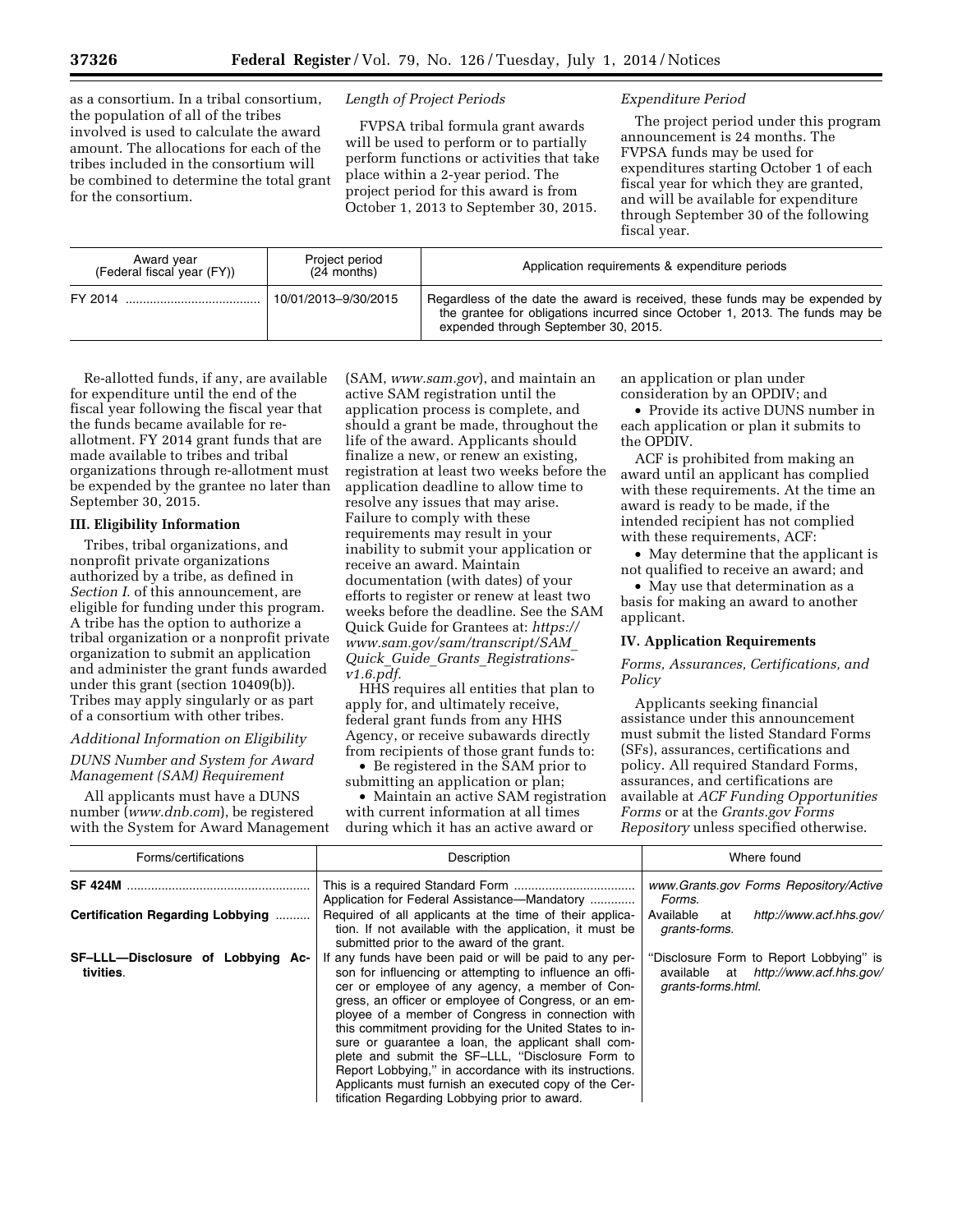| Forms/certifications                                                                                  | Description                                                                     | Where found                                            |  |  |
|-------------------------------------------------------------------------------------------------------|---------------------------------------------------------------------------------|--------------------------------------------------------|--|--|
| transgender, and questioning youth<br>are taken into consideration in appli-<br>cants program design. | The needs of lesbian, gay, bisexual, See Appendix B for submission requirements | See Appendix B for the complete policy<br>description. |  |  |

### *Assurances and Policy*

Each applicant must provide a signed copy of both the assurance and policy. (See Appendices A and B.)

#### *The Project Description*

The content of the application should include the following in this order:

#### A. Cover Letter

The cover letter of the application should include the following information:

(1) The name and mailing address of the tribe, tribal organization, or nonprofit private organization applying for the FVPSA grant.

(2) The name of the Tribally Designated Official authorized to administer this grant, along with the Official's telephone number, fax number, and email address.

(3) The name of a Program Contact designated to administer and coordinate programming, including the telephone number, fax number, and email address.

(4) The Employee Identification Number (EIN) of the entity submitting the application.

(5) The D–U–N–S number of the entity submitting the application (see *Section III. Eligibility*).

(6) The signature of the Tribally Designated Official (see *Section I. Definitions*).

#### B. Program Description

An overview of the project including: (1) A description of the service area(s) and population(s) to be served.

(2) A description of the services and activities to be provided with FVPSA funds.

(3) A description of barriers that challenge the effectiveness of the operation of the program and/or services provided to victims of domestic violence, family violence, and dating violence, and their dependents.

(4) A description of the technical assistance needed to address the described barriers.

#### C. Capacity

A description of the applicant's operation of and/or capacity to carry out a FVPSA program. This might be demonstrated in ways such as the following:

(1) The current operation of a shelter (including a safe house), or domestic

and dating violence prevention program;

(2) The establishment of joint or collaborative service agreements with a local public agency or a private nonprofit agency for the operation of family violence, domestic violence, or dating violence activities or services; or

(3) The operation of other social services programs.

#### D. Services To Be Provided

A description of the activities and services to be provided, including:

(1) How the grant funds will be used to provide shelter, supportive services, and prevention services for victims of family violence, domestic violence, and dating violence. Please note that for the purposes of this grant, domestic violence does not include services targeted solely to address child abuse and neglect.

(2) How the services are designed to reduce family violence, domestic violence, and dating violence.

(3) A plan describing how the organization will provide specialized services for children exposed to family violence, domestic violence, or dating violence.

(4) An explanation of how the program plans to document and track services provided, as well as any outcomes that can be linked to the program's logic model.

(5) A description of how the funds are to be spent. For example, a half-time Domestic Violence Advocate and costs for transportation to shelter.

### E. Involvement of Individuals and Organizations

A description of the procedures designed to involve knowledgeable individuals and interested organizations in providing services funded under FVPSA. For example, knowledgeable individuals and interested organizations may include tribal officials or social services staff involved in family violence prevention, tribal law enforcement officials, representatives of State or Tribal Domestic Violence Coalitions, and operators of domestic violence shelters and service programs.

F. Involvement of Community-Based Organizations

(1) A description of how the applicant will involve community-based

organizations whose primary purpose is to provide culturally appropriate services to underserved populations.

(2) A description of how these community-based organizations can assist the tribe in addressing the unmet needs of such populations.

#### G. Current Signed Tribal Resolution

A copy of a current tribal resolution or an equivalent document that:

(1) Covers the entirety of FY 2014, including a date when the resolution or equivalent document expires, which can be no more than 5 years.

(2) States that the tribe or tribal organization has the authority to submit an application on behalf of the individuals in the tribe(s) and to administer programs and activities funded.

**Note:** An applicant that received no funding in the immediately preceding fiscal year must submit a new tribal resolution or its equivalent. An applicant funded as part of a consortium in the immediately preceding year that is now seeking funds as a single tribe must also submit a new resolution or its equivalent. Likewise, an applicant funded as a single tribe in the immediately preceding fiscal year that is now seeking funding as a part of a consortium must submit a new resolution or its equivalent.

#### H. Policies and Procedures

Written documentation of the policies and procedures developed and implemented, including copies of the policies and procedures, to ensure that the safety and confidentiality of clients and their dependents served is maintained as described in *Section I.* 

## *Paperwork Reduction Disclaimer*

As required by the Paperwork Reduction Act, 44 U.S.C. 3501–3520, the public reporting burden for the project description is estimated to average 10 hours per response, including the time for reviewing instructions, gathering and maintaining the data needed, and reviewing the collection of information. The Project Description information collection is approved under OMB control number 0970–0280, which expires November 30, 2014. An agency may not conduct or sponsor, and a person is not required to respond to, a collection of information unless it displays a currently valid OMB control number.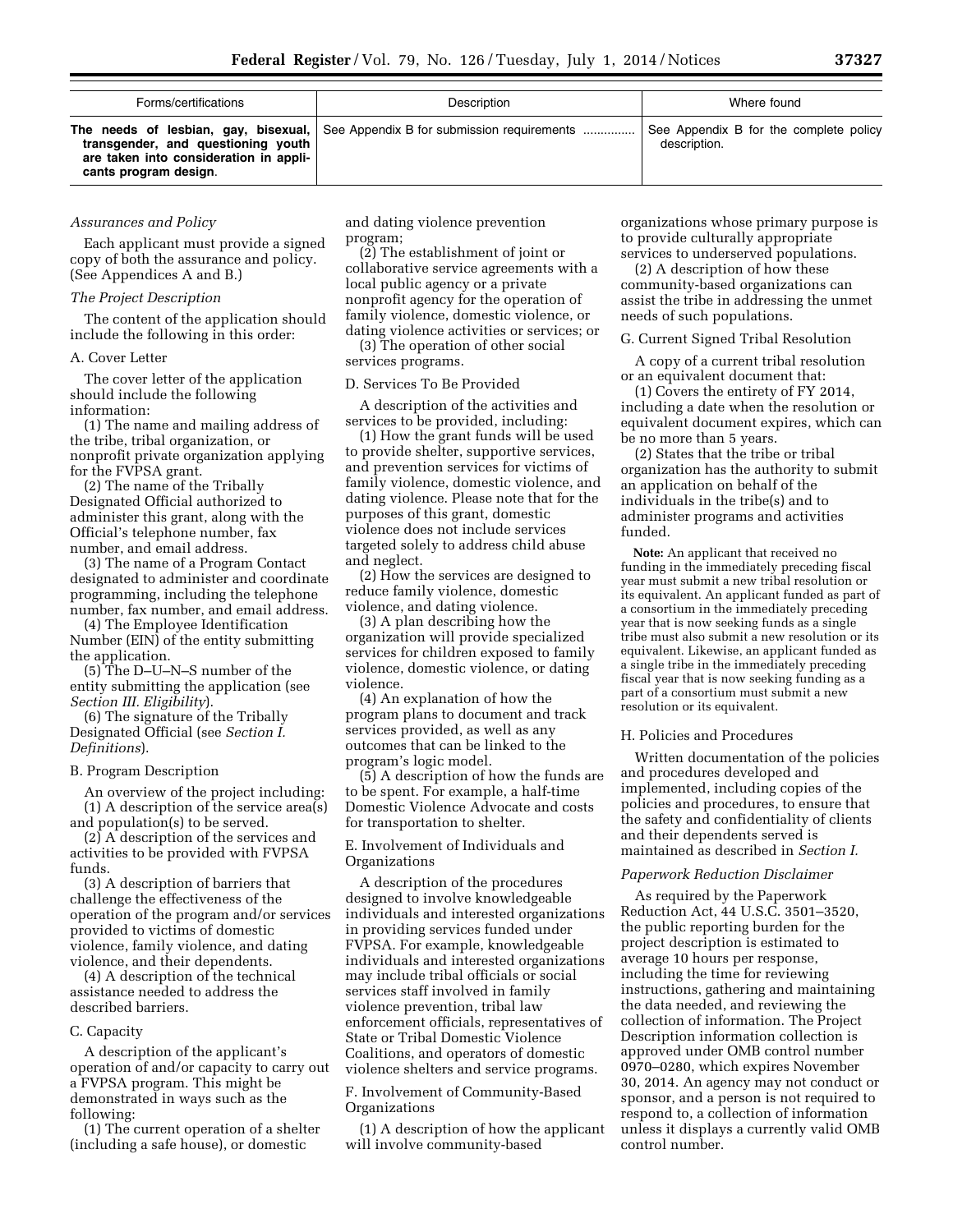### *Intergovernmental Review of Federal Programs*

The review and comment provisions of the Executive Order (E.O.) 12372 and Part 100 do not apply. Federally recognized tribes are exempt from all provisions and requirements of E.O. 12372.

## *Funding Restrictions*

The Consolidated Appropriations Act, 2014 (Pub. L. 113–76), enacted January 17, 2014, limits the salary amount that may be awarded and charged to ACF grants and cooperative agreements. Award funds issued under this announcement may not be used to pay the salary, or any percentage of salary, to an individual at a rate in excess of Executive Level II. The Executive Level II salary of the Federal Executive Pay scale is \$181,500 (*[http://www.opm.gov/](http://www.opm.gov/policy-data-oversight/pay-leave/salaries-wages/salary-tables/pdf/2014/EX.pdf)  [policy-data-oversight/pay-leave/](http://www.opm.gov/policy-data-oversight/pay-leave/salaries-wages/salary-tables/pdf/2014/EX.pdf) [salaries-wages/salary-tables/pdf/2014/](http://www.opm.gov/policy-data-oversight/pay-leave/salaries-wages/salary-tables/pdf/2014/EX.pdf)  [EX.pdf](http://www.opm.gov/policy-data-oversight/pay-leave/salaries-wages/salary-tables/pdf/2014/EX.pdf)*). This amount reflects an individual's base salary *exclusive* of fringe benefits and any income that an individual may be permitted to earn outside of the duties to the applicant organization. This salary limitation also applies to subawards/subcontracts under an ACF mandatory and discretionary grant.

#### *Application Submission*

Applications should be sent or delivered to: Family Violence Prevention and Services Program, Family and Youth Services Bureau, Administration on Children, Youth and Families, Administration for Children and Families, Attention: Shena R. Williams, 1250 Maryland Avenue SW., Suite 8213, Washington, DC 20024.

#### **V. Award Administration Information**

### *Administrative and National Policy Requirements*

Awards issued under this announcement are subject to the uniform administrative requirements and cost principles of 45 CFR part 74 (Uniform Administrative Requirements for Awards and Subawards to Institutions of Higher Education, Hospitals, Other Nonprofit Organizations, and Commercial Organizations) or 45 CFR part 92 (Uniform Administrative Requirements for Grants and Cooperative Agreements to State, Local, and Tribal Governments). The Code of Federal Regulations (CFR) is available at *[www.gpo.gov.](http://www.gpo.gov)* 

An application funded with the release of federal funds through a grant award does not constitute, or imply, compliance with federal regulations.

Funded organizations are responsible for ensuring that their activities comply with all applicable federal regulations.

## *Equal Treatment for Faith-Based Organizations*

Grantees are also subject to the requirements of 45 CFR 87.1(c), Equal Treatment for Faith-Based Organizations, which says, ''Organizations that receive direct financial assistance from the [Health and Human Services] Department under any Department program may not engage in inherently religious activities, such as worship, religious instruction, or proselytization, as part of the programs or services funded with direct financial assistance from the Department.'' Therefore, organizations must take steps to completely separate the presentation of any program with religious content from the presentation of the federally funded program by time or location *in such a way that it is clear that the two programs are separate and distinct.* If separating the two programs by time but presenting them in the same location, one program must *completely*  end before the other program begins.

A faith-based organization receiving HHS funds retains its independence from federal, state, and local governments, and may continue to carry out its mission, including the definition, practice, and expression of its religious beliefs. For example, a faith-based organization may use space in its facilities to provide secular programs or services funded with federal funds without removing religious art, icons, scriptures, or other religious symbols. In addition, a faith-based organization that receives federal funds retains its authority over its internal governance, and it may retain religious terms in its organization's name, select its board members on a religious basis, and include religious references in its organization's mission statements and other governing documents in accordance with all program requirements, statutes, and other applicable requirements governing the conduct of HHS-funded activities.

Regulations pertaining to the Equal Treatment for Faith-Based Organizations, which includes the prohibition against federal funding of inherently religious activities, Understanding the Regulations Related to the Faith-Based and Neighborhood Partnerships Initiative'' are available at *[http://www.hhs.gov/partnerships/about/](http://www.hhs.gov/partnerships/about/regulations/) [regulations/.](http://www.hhs.gov/partnerships/about/regulations/)* Additional information, resources, and tools for faith-based organizations is available through The Center for Faith-based and Neighborhood Partnerships Web site at

*[http://www.hhs.gov/partnerships/](http://www.hhs.gov/partnerships/index.html) [index.html](http://www.hhs.gov/partnerships/index.html)* and at the *Administration for Children & Families: Toolkit for Faith-based and Community Organizations.* 

## *Requirements for Drug-Free Workplace*

The Drug-Free Workplace Act of 1988 (41 U.S.C. 8102 et seq.) requires that all organizations receiving grants from any federal agency agree to maintain a drugfree workplace. By signing the application, the Authorizing Official agrees that the grantee will provide a drug-free workplace and will comply with the requirement to notify ACF if an employee is convicted of violating a criminal drug statute. Failure to comply with these requirements may be cause for debarment. Government-wide requirements for Drug-Free Workplace for Financial Assistance are found in 2 CFR part 182; HHS implementing regulations are set forth in 2 CFR 382.400. All recipients of ACF grant funds must comply with the requirements in Subpart B— Requirements for Recipients Other Than Individuals, 2 CFR 382.225. The rule is available at *[http://ecfr.gpoaccess.gov/](http://ecfr.gpoaccess.gov/cgi/t/text/text-idx?c=ecfr;sid=18b5801410be6af416dc258873ffb7ec;rgn=div2;view=text;node=20091112%3A1.1;idno=49;cc=ecfr)  [cgi/t/text/text-idx?c=ecfr;sid=18b580141](http://ecfr.gpoaccess.gov/cgi/t/text/text-idx?c=ecfr;sid=18b5801410be6af416dc258873ffb7ec;rgn=div2;view=text;node=20091112%3A1.1;idno=49;cc=ecfr) [0be6af416dc258873ffb7ec;rgn=](http://ecfr.gpoaccess.gov/cgi/t/text/text-idx?c=ecfr;sid=18b5801410be6af416dc258873ffb7ec;rgn=div2;view=text;node=20091112%3A1.1;idno=49;cc=ecfr) [div2;view=text;node=20091112%3A1](http://ecfr.gpoaccess.gov/cgi/t/text/text-idx?c=ecfr;sid=18b5801410be6af416dc258873ffb7ec;rgn=div2;view=text;node=20091112%3A1.1;idno=49;cc=ecfr) [.1;idno=49;cc=ecfr.](http://ecfr.gpoaccess.gov/cgi/t/text/text-idx?c=ecfr;sid=18b5801410be6af416dc258873ffb7ec;rgn=div2;view=text;node=20091112%3A1.1;idno=49;cc=ecfr)* 

### *Debarment and Suspension*

HHS regulations published in 2 CFR part 376 implement the governmentwide debarment and suspension system guidance (2 CFR part 180) for HHS' nonprocurement programs and activities. ''Non-procurement transactions'' include, among other things, grants, cooperative agreements, scholarships, fellowships, and loans. ACF implements the HHS Debarment and Suspension regulations as a term and condition of award. Grantees may decide the method and frequency by which this determination is made and may check the Excluded Parties List System (EPLS) located at *[www.sam.gov,](http://www.sam.gov)* although checking the EPLS is not required. More information is available at *[http://](http://www.acf.hhs.gov/grants-forms)  [www.acf.hhs.gov/grants-forms.](http://www.acf.hhs.gov/grants-forms)* 

#### *Pro-Children Act*

The Pro-Children Act of 2001, 20 U.S.C. 7181 through 7184, imposes restrictions on smoking in facilities where federally funded children's services are provided. HHS grants are subject to these requirements only if they meet the Act's specified coverage. The Act specifies that smoking is prohibited in any indoor facility (owned, leased, or contracted for) used for the routine or regular provision of kindergarten, elementary, or secondary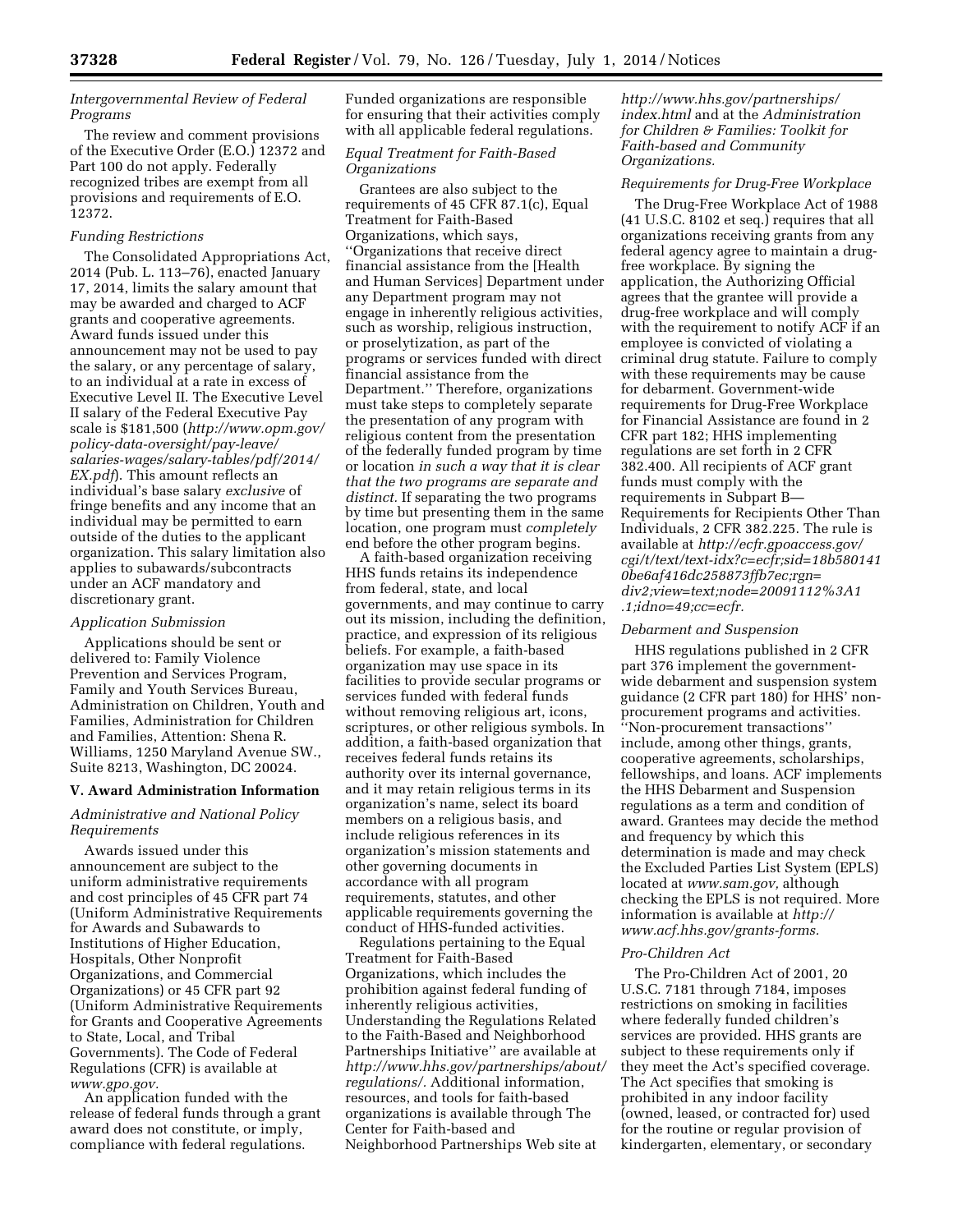education or library services to children under the age of 18. In addition, smoking is prohibited in any indoor facility or portion of a facility (owned, leased, or contracted for) used for the routine or regular provision of federally funded health care, day care, or early childhood development, including Head Start services to children under the age of 18. The statutory prohibition also applies if such facilities are constructed, operated, or maintained with federal funds. The statute does not apply to children's services provided in private residences, facilities funded solely by Medicare or Medicaid funds, portions of facilities used for inpatient drug or alcohol treatment, or facilities where WIC coupons are redeemed. Failure to comply with the provisions of the law may result in the imposition of a civil monetary penalty of up to \$1,000 per violation and/or the imposition of an administrative compliance order on the responsible entity.

### *Approval/Disapproval of an Application*

The Secretary of HHS shall approve any application that meets the requirements of the FVPSA and this announcement. The Secretary shall not disapprove an application unless the Secretary gives the applicant reasonable notice of the Secretary's intention to disapprove and a 6-month period providing an opportunity for correction of any deficiencies. The Secretary shall give such notice within 45 days after the date of submission of the application if any of the provisions of the application have not been satisfied. If the tribe does not correct the deficiencies in such application within the 6-month period following the receipt of the Secretary's notice, the Secretary shall withhold payment of any grant funds to such tribe until such date as the tribe provides documentation that the deficiencies have been corrected.

#### **VI. Reporting Requirements**

### *Performance Progress Reports (PPR)*

ACF grantees must submit a PPR using the standardized format provided by FVPSA and approved by OMB (0970–0280). This report will describe the grant activities carried out during the year, report the number of people served, and contain a plan to document and track services provided, as well as any outcomes that can be linked to the program's logic model. Consortia grantees should compile the information from the individual report of each participating tribe into a comprehensive PPR for submission. A copy of the PPR is available on the FYSB Web site at:

*[www.acf.hhs.gov/programs/fysb/](http://www.acf.hhs.gov/programs/fysb/resource/ppr-tribal-fvpsa)  [resource/ppr-tribal-fvpsa.](http://www.acf.hhs.gov/programs/fysb/resource/ppr-tribal-fvpsa)* 

PPRs for tribes and tribal organizations are due on an annual basis at the end of the calendar year (December 30) and will cover from October 1 through September 30. Grantees should submit their reports online through the Online Data Collection (OLDC) system at the following address: *[https://](https://extranet.acf.hhs.gov/ssi)  [extranet.acf.hhs.gov/ssi](https://extranet.acf.hhs.gov/ssi)* with a copy sent to: Division of Family Violence Prevention (FVPSA Programs), Family and Youth Services Bureau, Administration on Children, Youth and Families, Administration for Children and Families, Attention: Shena R. Williams, 1250 Maryland Avenue SW., Room 8213, Washington, DC 20024, Phone: (202) 205–5932, Email: *[Shena.Williams@acf.hhs.gov.](mailto:Shena.Williams@acf.hhs.gov)* 

#### *Federal Financial Reports (FFR)*

Grantees must submit annual Financial Status Reports. The first SF– 425A is due December 30, 2014. The final SF–425A is due December 30, 2015. SF–425A can be found at: *[www.whitehouse.gov/omb/grants/](http://www.whitehouse.gov/omb/grants/grants_forms.html) grants*\_*[forms.html,](http://www.whitehouse.gov/omb/grants/grants_forms.html) [www.forms.gov.](http://www.forms.gov)* 

Completed reports may be mailed to: Deborah Bell,

Division of Mandatory Grants,

Office of Grants Management,

Administration for Children and Families,

370 L'Enfant Promenade SW., 6th Floor, Washington, DC 20447.

Grantees should submit their reports online through the Online Data Collection (OLDC) system at the following address: *[https://](https://extranet.acf.hhs.gov/ssi) [extranet.acf.hhs.gov/ssi.](https://extranet.acf.hhs.gov/ssi)* Failure to submit reports on time may be a basis for withholding grant funds, or suspending or terminating the grant. All funds reported as unobligated after the obligation period will be recouped.

### **VII. FFATA Subaward and Executive Compensation**

Awards issued as a result of this funding opportunity may be subject to the Transparency Act subaward and executive compensation reporting requirements of 2 CFR 170. See ACF's *Award Term for Federal Financial Accountability and Transparency Act (FFATA) Subaward and Executive Compensation Reporting Requirement*  implementing this requirement and additional award applicability information.

ACF has implemented the use of the SF–428 *Tangible Property Report* and the SF–429 *Real Property Status Report*  for all grantees. Both standard forms are available at *[www.whitehouse.gov/omb/](http://www.whitehouse.gov/omb/grants_forms/) grants*\_*[forms/.](http://www.whitehouse.gov/omb/grants_forms/)* 

#### **VIII. Agency Contact**

### *Program Office Contact*

Shena R. Williams, Program Specialist at (202) 205–5932 or email at *[Shena.Williams@acf.hhs.gov.](mailto:Shena.Williams@acf.hhs.gov)* 

#### *Grants Management Contact*

Deborah Bell, Division of Mandatory Grants at (202) 401–4611 or email at *[Deborah.Bell@acf.hhs.gov.](mailto:Deborah.Bell@acf.hhs.gov)* 

#### **IX. Appendices**

A. Assurances of Compliance With Grant Requirements

B. LGBTQ (Also Known as ''Two-Spirited'') Accessibility Policy

#### **Appendix A**

#### **Assurances of Compliance With Grant Requirements**

The grantee certifies that it will comply with the following assurances under the Family Violence Prevention and Services Act, 42 U.S.C. 10401, *et seq.* (cited herein by the applicable section number only):

(1) Family Violence Prevention and Services Act (FVPSA) grant funds will be used to provide shelter, supportive services or prevention services to adult and youth victims of family violence, domestic violence, or dating violence and their dependents (section 10408(b)(1)).

(2) Not less than 70 percent of the funds distributed shall be for the primary purpose of providing immediate shelter and supportive services as defined in section 10402(9) and (12) to adult and youth victims of family violence, domestic violence or dating violence as defined in section  $10402(2)$ , (3) and (4), and their dependents (section 10408(b)(2)).

(3) Not less than 25 percent of the funds distributed shall be for the purpose of providing supportive services and prevention services as described in section  $10408(b)(1)(B)$  through  $(H)$ , to victims of family violence, domestic violence, or dating violence, and their dependents (section 10408(b)(2)).

(4) Grant funds will not be used as direct payment to any victim of family violence, domestic violence, or dating violence, or to any dependent of such victim (section  $10408\text{(d)}(1)$ ).

(5) No income eligibility standard will be imposed on individuals with respect to eligibility for assistance or services supported with funds appropriated to carry out the FVPSA (section 10406(c)(3)).

(6) No fees will be levied for assistance or services provided with funds appropriated to carry out the FVPSA (section 10406(c)(3)).

(7) The address or location of any shelter or facility assisted under the FVPSA that otherwise maintains a confidential location will, except with written authorization of the person or persons responsible for the operation of such shelter, not be made public (section 10406(c)(5)(H)).

(8) Procedures are established to ensure compliance with the provisions of section